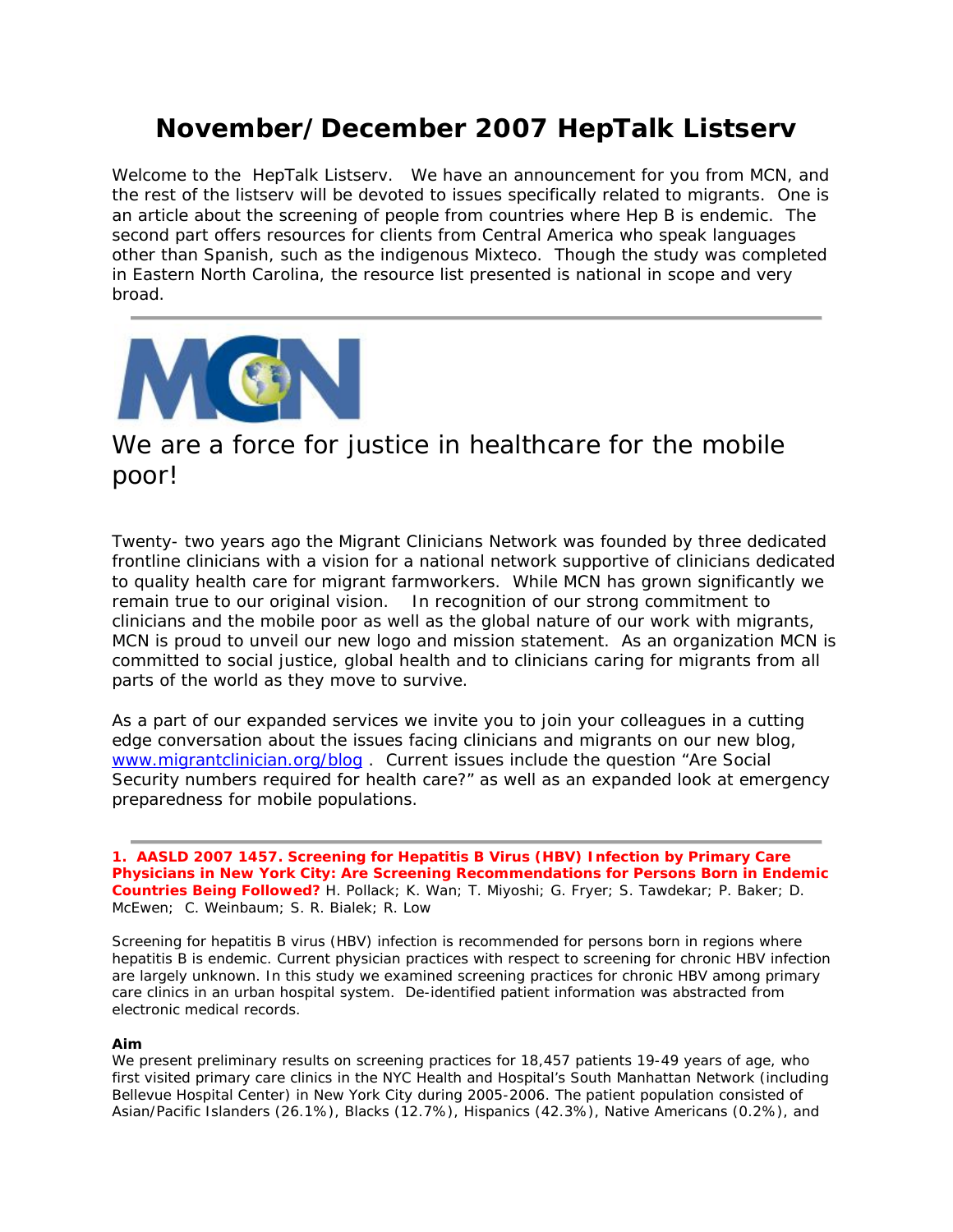Whites (7.0%). 69.6% were foreign born. Among the 18,457 patients, 42.4% (7,826) were screened for HBsAg. 1026 (71.8%)of 1429 persons with elevated ALT were screened for HBsAg compared to 5826 (49.6%) of 11749 with normal ALTs, p=8%), those born in East Asia countries had the highest screening rate (692/1088, 63.6%) followed by Southeast Asia (153/304, 50.3%), and Africa (230/521, 44.1%). Patients born in regions of intermediate HBV endemicity (2-7%) including Eastern Europe, South Asia, Middle East, Central America, South America, and the Caribbean had screening rates of 35.6-40.1%, comparable to rates for patients born in the U.S. (39.5%).

The screening rates varied greatly among individual clinics, highest (1040/1810, 57.5%) at community clinics which served large numbers of APIs and lowest (25/212, 11.8%) at a community clinic which served large numbers of Hispanics.

#### **Results**

This pilot study revealed that screening for HBsAg was correlated with elevated ALT, younger age, Asian race and region of birth with HBV epidemic. However, nearly 50% of patients from countries where HBV infection is endemic, and for whom screening is recommended by the CDC, had not been tested. More rigorous efforts will be necessary to increase compliance for HBV screening in this group of patients in order to decrease long-term morbidity and mortality.

### **2. National resources for learning more about indigenous languages and cultures and assistance with training materials and interpretation.**

This summer, the NC Agromedicine Institute funded a collaborative outreach project with East Coast Migrant Head Start Project (ECMHSP) and Student Action with Farmworkers (SAF). The SAF intern interviewed parents and staff in order to determine which indigenous languages are being spoken by families with children enrolled in ECMHSP centers. In addition to making this determination, the intern also made recommendations to ECMHSP staff regarding ways to improve communications with indigenous language families. One of the recommendations included accessing resources across the country that can be of assistance with learning more about indigenous languages and cultures as well as assisting with training materials and interpretation. Below is an a list of indigenous languages identified in eastern NC (east of (I-95) as well as a list resources. Contact:

Robin Tutor, MPH, OT/L Education & Outreach Program Director NC Agromedicine Institute 1157 VOA Site C Road Greenville, NC 27834 252-744-1045 tutorr@ecu.edu

The main indigenous languages reported by parents in ECMHSP centers in eastern North Carolina were:

1. Mixteco, a tonal language most frequently spoken in the Mexican states of Oaxaca, Puebla, and Guerrero. It is predicted that there 300,000 people worldwide who speak Mixteco, but the majority of these speakers also have a working knowledge of Spanish. Mixteco is mostly a verbal language, but a written form does exist.

2. Otomi, a tonal indigenous language most frequently spoken in the Mexican states of Mexico, Puebla, Veracruz, Hidalgo, Queretaro, and ¶Tlaxcala by an ethnic group that refers to themselves as the Hñähñu. It is estimated that there are 200,000-300,000 speakers, and 5-6% of these speakers are monolingual.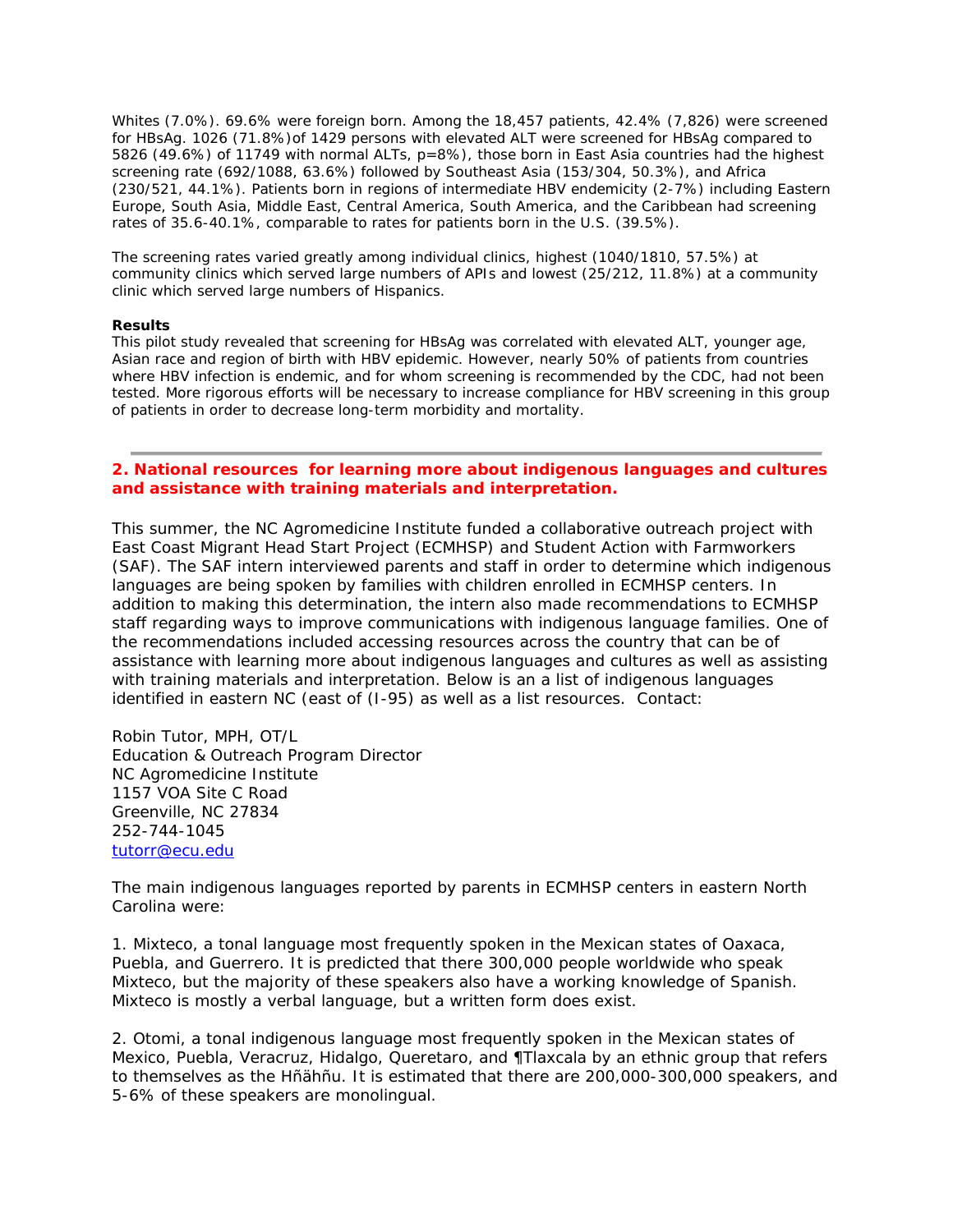3. Zapoteco, most frequently spoken in the Mexican states of Oaxaca, Puebla, and Guerrero. There are about 500,000 speakers of Zapoteco worldwide. It is predicted that there may be as many as 60 varieties of Zapoteco, and some of these varieties vary considerably from each other.

4. Triqui, a tonal language most frequently spoken in the Mexican state of Oaxaca. It is predicted that there are 14,981 speakers of Triqui in Mexico alone. Triqui is considered a Mixtecan language, and most who speak Triqui speak Mixteco as well. Men or children in this community usually speak Spanish also, if they have completed elementary school.

### **RESOURCES:**

This section contains a number of organizations and other resources that are currently working with indigenous populations. National Models: The following organizations currently serve large populations of Indigenous Language speakers.

1. Oregon Law Center: This organization, based in Woodburn, Oregon, has 3 community outreach workers and a receptionist in their office who speak indigenous languages (Mixteco Alto and Mixteco Bajo). They utilize the following strategies to communicate with clients who speak indigenous languages:

a. Audio Materials: The Oregon Law Center puts important information and scenarios on tapes and CDs in indigenous languages for their clients

b. Radio: The employees at the Oregon Law Center who speak indigenous languages create radio ads for local Spanish language stations in indigenous languages. They also participate on 2-3 radio shows per month.

c. Presentations: They also do around 5 community presentations per month for workers (some of which are done in indigenous languages).

d. .Identifying and training interpreters for indigenous languages: They collaborate with the Oregon Judicial Department to provide training to become court interpreters for people who speak both an indigenous language and Spanish.

Contact Information: 230 W. Hayes St. Woodburn, OR 97071 Julie Samples juliesamps@yahoo.com (503) 981-0336 1-800-973-9003

2. Mayan Ministries: Organized through the Diocese of Palm Beach in Florida, Maya Ministries works to address the needs of Mayan immigrants to the area. These Mayan workers speak up to 25 different dialects of Mayan indigenous languages, but most can speak Spanish as well. The organization's main services are literacy programs for families, adult education programs, and early childhood education programs for children who have English as a second language. They also offer a variety of social services referrals and translating specifically for Mayan immigrants. They have a Literacy Program funded by the Department of Education that was written in the Mayan indigenous language Canjobal.

Contact Information: 1615 Lake Ave.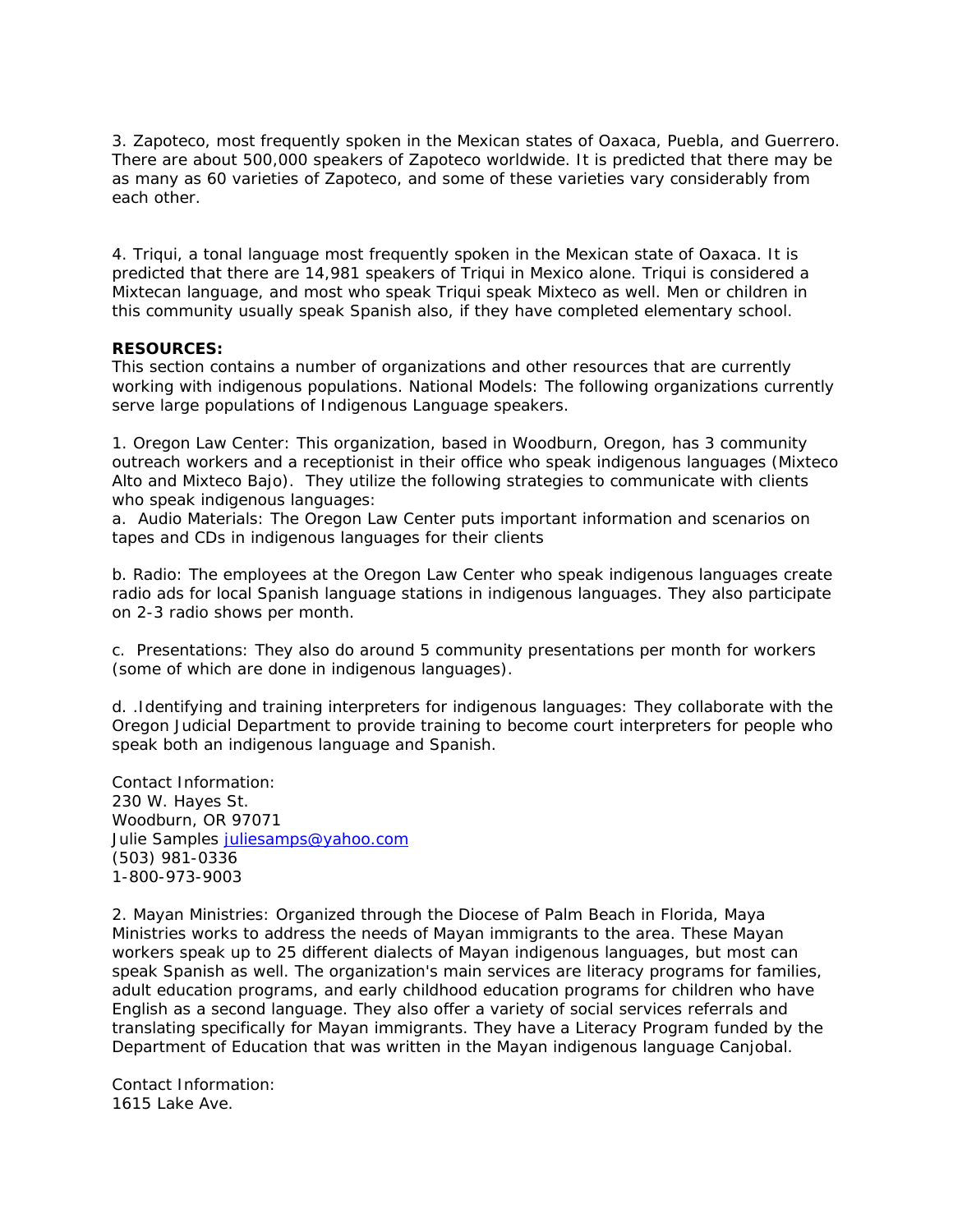P.O. Box 209 Lake Worth, Fl 33460-0209 General information: http://www.mayaministry.com

3. Western NC Workers Center: Located in Morganton, North Carolina, the Western NC Workers Center is a non-profit group of community organizers. This organization currently has a number of outreach and education projects which work to uphold the rights of immigrant and low wage employees in Western North Carolina. They also work with high levels of Guatemalan immigrants who speak indigenous languages. One of their projects designed to reach indigenous language speakers is their Promotora Education project, which uses scenario picture books without words to educate low literacy populations about health and work safety.

Contact: Francisco Risso (828) 432-5080 fjrisso@hotmail.com

# **General Resources About Indigenous Languages:**

1. www.ethnologue.com This website, owned by SIL International, provides detailed background information about less common languages. Many of the indigenous languages have profiles.

2. Wikipedia also contains a variety of sites describing the basic characteristics of each of the indigenous languages.

### **Language Aides (Dictionaries and Online Translators)**

1. http://www.oberlin.edu/faculty/svolk/latinam.htm This site provides online dictionaries in a variety of languages under the section "Foreign Language Aides for Latin America and Iberia". Mixteco, Nahuatl, and Zapoteco are included in these resources on the Word2Word site.

2. Mixtec-Spanish Online Dictionary http://aulex.ohui.net/es-mix/? idioma=en Mixtec dictionary created by the SIL:

http://www.sil.org/mexico/mixteca/00i-mixteca.htm

3. Mam-Spanish Dictionary

http://www.cscd.osakau.ac.jp/user/rosaldo/Mam\_Esp\_DICC\_COM.html

#### **Organizations producing resources in or about Indigenous Languages:**

1. AILLA: The Archive of the Indigenous Languages of Latin America

http://www.ailla.utexas.org/site/welcome.html

This digital archive features a number of recordings and texts in the indigenous languages of Latin America. Materials are available in Mixteco, Mam, Nahuatl, Otomi, Triqui, Zapoteco, and many other indigenous languages. These materials give information about the cultures of these indigenous groups. Original works of literature in indigenous languages are also published on this site. AILLA works to preserve written forms of these languages, but it also collects grammars, dictionaries, ethnographies, and research notes that can be used as teaching materials. Most of the archive is free and available to the public.

2. Oaxaca Language Preservation Center

http://www.literacyonline.org/Projects/explorer/oax\_act.html

The Native Literacy Center in Oaxaca, Mexico was founded by a group of professionals and native educators from Oaxaca to support literacy projects for indigenous peoples. This center is involved with preservation, helping indigenous peoples to write their languages, print and publish individual works, write their histories, and record their knowledge for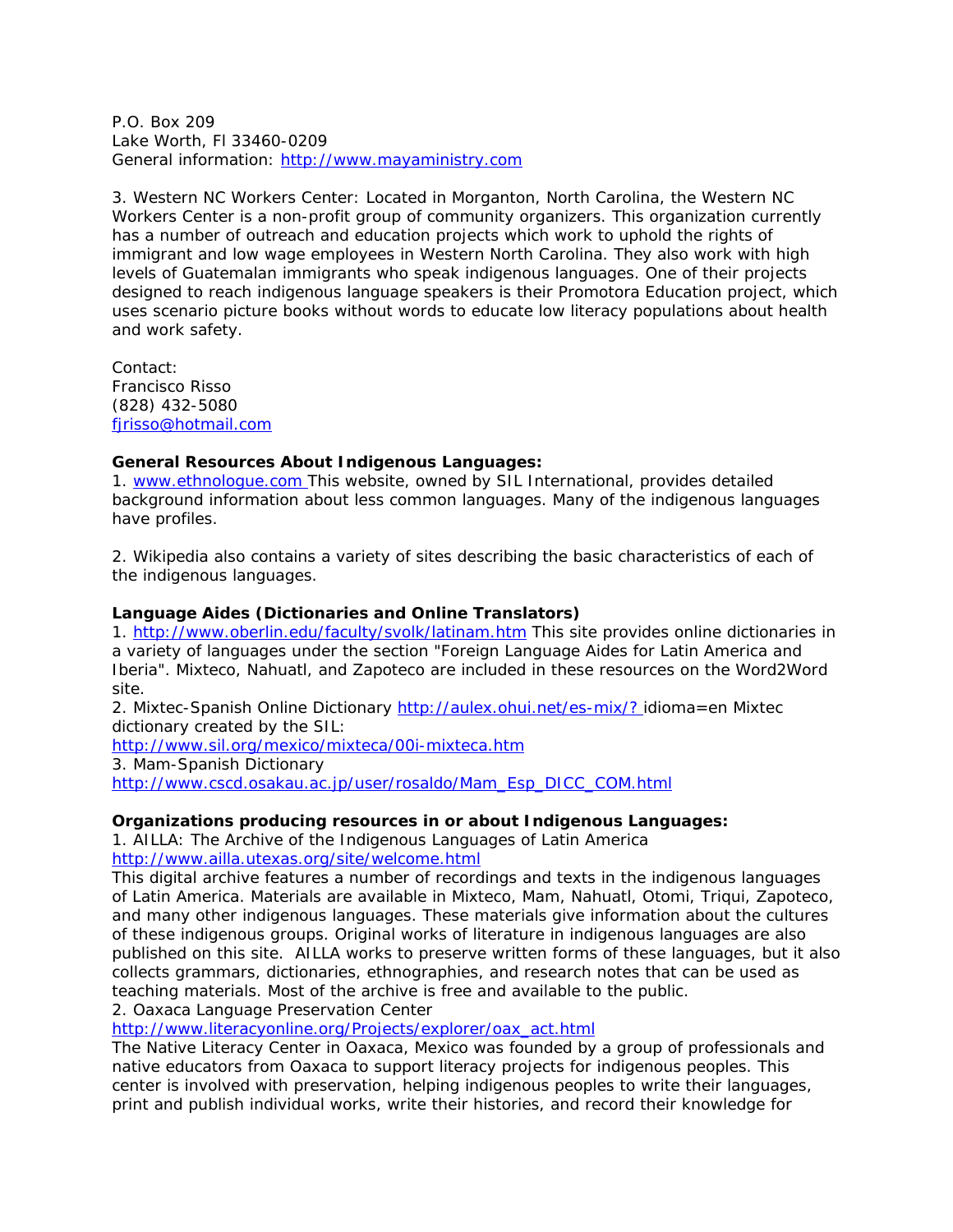future generations. People come from Central and South America to this Center, where they learn how to produce their own works. The center also works with education, teaching indigenous peoples how to write their languages so that they are able to produce their own works.

3. SIL International http://www.sil.org/

This faith-based organization works to document and study lesser-known languages. It has developed a number of materials, ranging from dictionaries to literature sources, in a wide variety of languages.

4. Rosetta Stonehttp://www.rosettastone.com/en/endangered-languages Contact Marion Bittinger: mbittinger@RosettaStone.com

Rosetta Stone is a software company which markets a variety of language learning software. This company also has an Endangered Languages Division, which creates software to preserve less prevalent languages. The company currently does not have any software available in the Indigenous Languages of Latin America but is possibly interested in developing software with ECMHSP and its parents who speak indigenous languages. 5. UCLA Language Materials Project http://www.lmp.ucla.edu/

The Language Materials Project works to provide a variety of materials, such as dictionaries, phrasebooks, grammars, and cultural materials. Currently, the website only provides materials in one indigenous language (Nahuatl), but the project continually updates the language profiles, so additional languages may be added at a later date.

# **Organizations working to assist Indigenous Peoples:**

1. Frente Indígena Oaxaqueño Binacional (FIOB) http://www.fiob.org/indexenglish.html The Oaxacan Indigenous Binational Front (FIOB) is a non-profit organization based in California. It is a coalition of indigenous organizations, communities, and individuals from Oaxaca, Baja California and in the State of California. This organization works to empower the indigenous peoples of Oaxaca and make sure that human rights are upheld for these communities in both Mexico and the United States.

2. Radio Bilingüe http://www.radiobilingue.org/archive/

Radio Bilingüe is a Spanish language network on public radio. Although it is mostly California based, there are affiliate stationsin Carrboro, Asheville, and Greenville, North Carolina. There is also a radio program broadcast in Mixteco called La Hora Mixteca.

Contact: Filemón López, Coordinator of La Hora Mixteca lopez.f@radiobilingue.org (559) 455-5784

3. Comisión Nacional para el Desarrollo de los Pueblos Indígenas (CDI)http://www.cdi.gob.mx/index.php?id\_seccion=1

The CDI is an organization that was created in 2003 to ensure that indigenous communities and people in Mexico have the rights guaranteed to them by the Mexican Constitution. It collaborates with state governments and federal dependencies to evaluate current strategies and works to form new programs that will ensure equality and fight against indigenous discrimination. It also works to help indigenous peoples to improve their quality of life. Their website includes a number of resources on indigenous areas of Mexico including news stories (some of which are written in an indigenous language), music, and research information on the indigenous populations. There is also a section of basic information on the indigenous languages of Mexico.

4. Mixteco/Indigena Community Organizing Project (MICOP)

The MICOP is an organization of English, Spanish, and indigenous language speakers who are working to aid Oaxacan immigrants in Ventura County, California. They mostly provide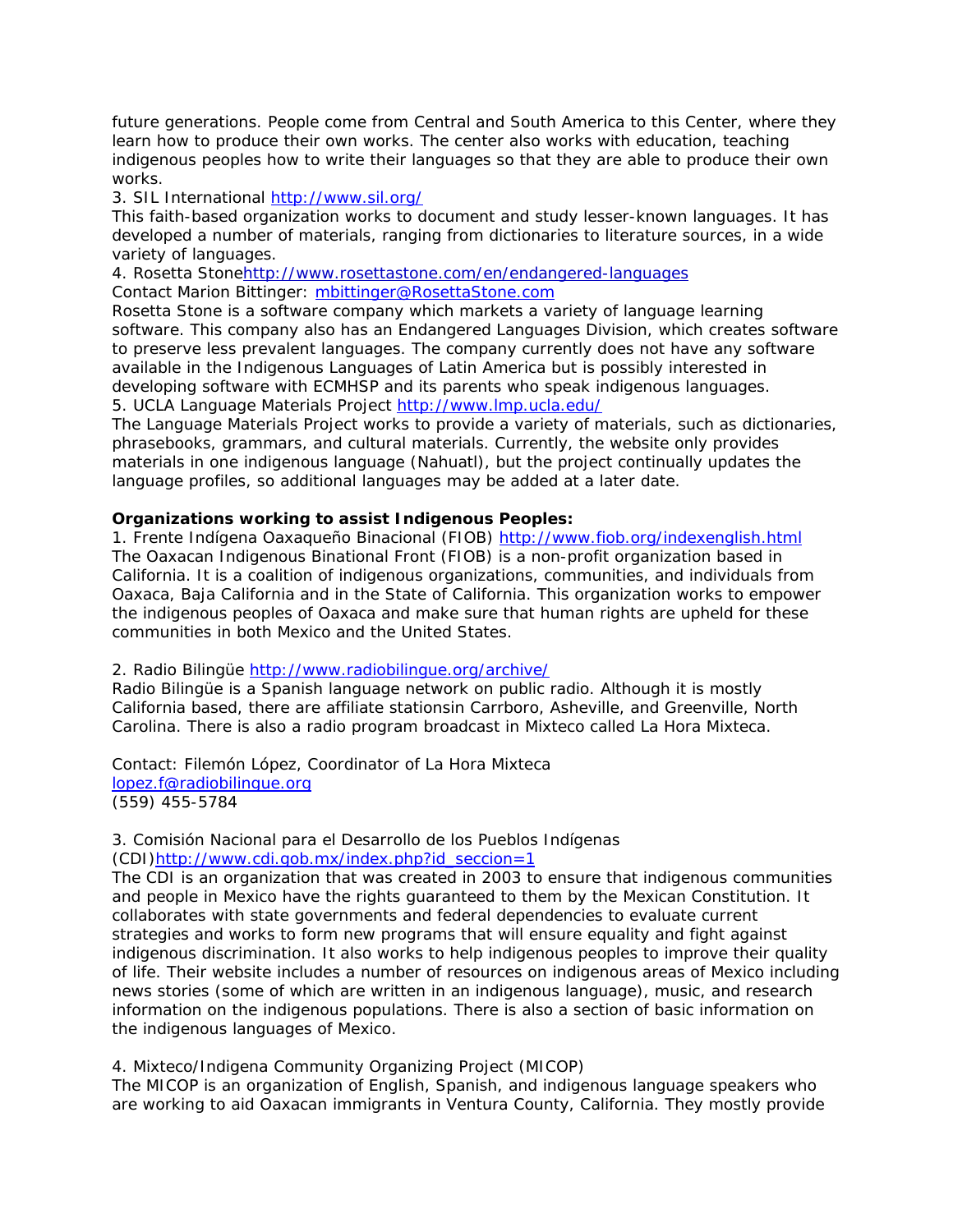direct services. The "Necessities of Life" program distributes clothing, diapers, blankets, and other items to those in need. The organization also has programs which provide food, resources for medical care, education and literacy classes for adults, and weekly community meetings.

Contact info:

325 W. Channel Islands Blvd. Oxnard, California 93033 (805) 385-8662

5. Honoring Mixtec Families through Cultural Sensitive Practices:

http://www.farmworkerhealth.org/docs/Fall2007OutReachNewsletter.pdf This article contained in the Farmworker Health Services Fall 2007 newsletter provides simple strategies for providing culturally sensitive services to Mixtec families as well as additional resources for learning about Mixtec culture.

# **Translating and Interpreting Organizations:**

1. Frente Indígena Oaxaqueño Binacional (FIOB) One of the FIOB's projects is the Mexican Indigenous Interpreters Project, which trains and coordinates Mixteco and Zapoteco interpreters for the state of California. Although the majority of their services are in California, they have stated that the Migrant Head Start Centers in North Carolina can contact them with interpretation needs.

General information or Questions: fiob@pacbell.net List of interpreters available through FIOB: http://www.laneta.apc.org/fiob/interpretes1.html

2. Language Line

# http://www.languageline.com

Language Line is a company which provides a number of interpretation services. One of their services is over-the-phone interpretation in Mixteco for \$3.95 per minute. General information or questions: 1-877-886-3885 info@languageline.com

3. MEJ Personal Business Services Inc., Global Language Solutions http://www.mejpbs.com/document\_translation\_nyc.php

M E J Personal Business Services, Inc. is an interpreting, translation, and financial service based in New York City. They provide Foreign Language Interpreting, Telephone interpreting, video remote Interpreting, and Financial and Translation Services. Their website specifies that they provide document translations in Mixteco. General information or a free quote: 866-557-5336

# **Other Resources:**

1. Department of Pesticide Regulation: Provides Videos in Mixteco about Pesticide Safety. Contact Charlene Martens at (916) 445-4261,

or by e- mail at cmartens@cdpr.ca.gov to get copies or more information.

2. Cultural Sensitivity Training: FIOB has a good presentation that they use to teach the general community about indigenous

cultures. This PowerPoint could be used to teach staff about indigenous languages. http://www.fiob.org/indexenglish.html